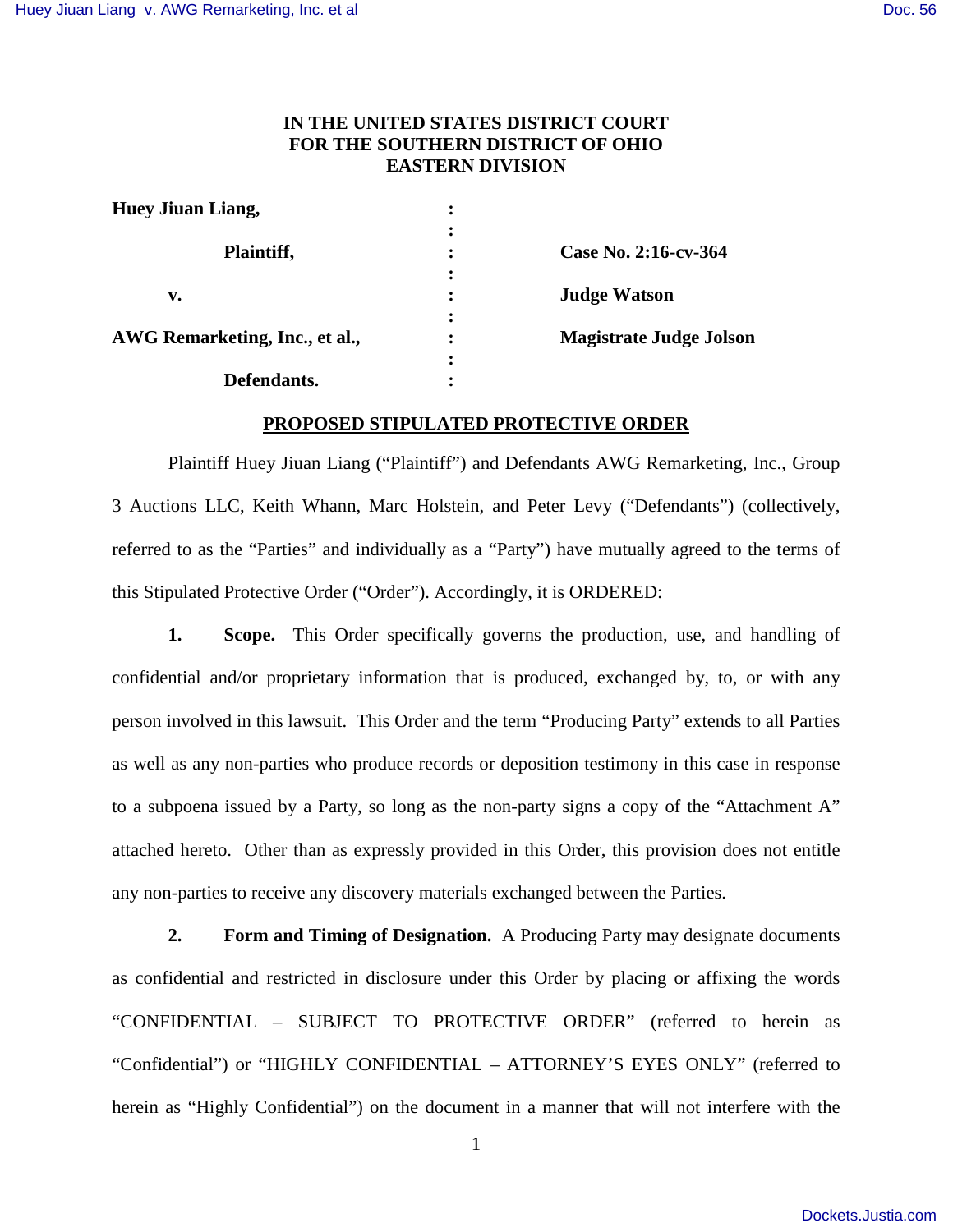legibility of the document and that will permit complete removal of the designation, if necessary. Documents shall be designated Confidential or Highly Confidential prior to or at the time of the production or disclosure of the documents. A Confidential or Highly Confidential designation does not mean that the document has any status or protection by statute or otherwise except to the extent and for the purposes of this Order.

**3. Documents which may be designated Confidential.** Any Producing Party may designate documents as Confidential upon making a good faith determination that the documents contain information protected from disclosure by statute or that should be protected from disclosure as confidential personal information, medical or psychiatric information, trade secrets, personnel records, or such other sensitive commercial or proprietary information that is not publicly available. Public records and other information or documents that are publicly available may not be designated as Confidential.

**4. Documents which may be designated as Highly Confidential.** Any Producing Party may designate documents as Highly Confidential upon making a good faith determination that the documents contain highly sensitive trade secrets or other highly sensitive competitive or confidential information and disclosure to another Party may potentially cause substantial harm.

**5. Depositions.** Deposition testimony shall be deemed Confidential or Highly Confidential only if so designated. Any designation shall be specific as to the portions of the transcript or any exhibit to be designated. Thereafter, the deposition transcripts and any portions so designated shall be protected as Confidential or Highly Confidential, pending objection, under the terms of this Order. The following procedures shall be followed if "Confidential" Information and/or "Highly Confidential" Information is discussed or disclosed in a deposition:

2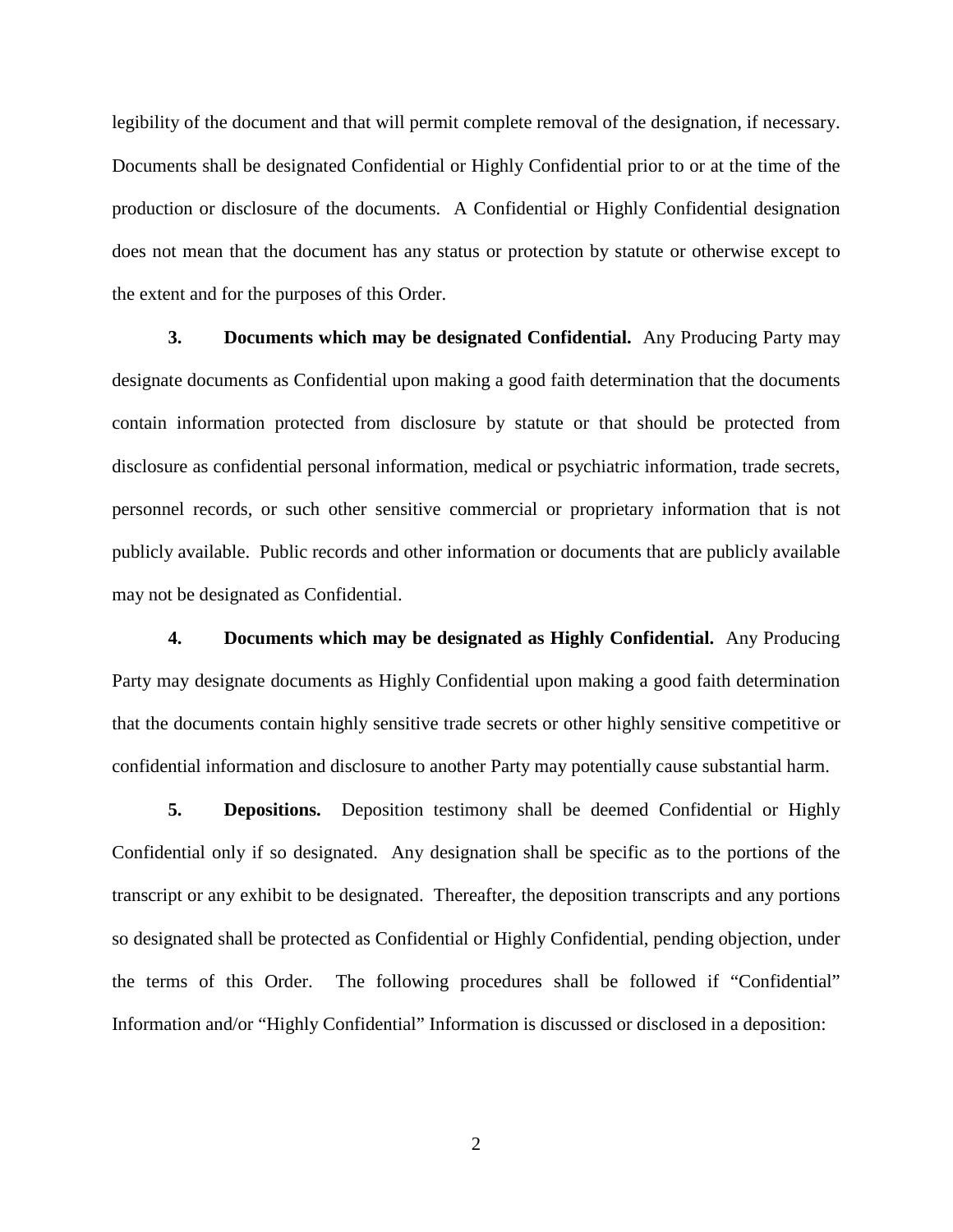- *a.* The producing party shall have the right to exclude from attendance at the deposition, during such time as the "Confidential" Information is to be discussed or disclosed, any person other than the deponent, the court reporter and videographer as applicable, and persons entitled to access to the "Confidential" Information pursuant to Paragraph 6(b) of this Order. The producing party shall have the right to exclude from attendance at the deposition, during such time as the "Highly Confidential" Information is to be discussed or disclosed, any person other than the deponent, the court reporter and videographer as applicable, and persons entitled to access to the "Highly Confidential" Information pursuant to Paragraph 6(c) of this Order.
- *b.* The Confidential Information shall be designated as "Confidential" or "Highly Confidential" at the request of counsel for the producing party (or, if the producing party is not a party to the action and is not represented at the deposition, at the request of counsel for any party).
- *c.* If a request under subparagraph (b) is made on the record during the deposition, the reporter shall indicate on the cover page of the transcript that the transcript contains "Confidential" or "Highly Confidential" information and additionally shall list the pages and line numbers of the transcript on which the information in question is contained. For any information deemed "Highly Confidential," the court reporter shall redact such information from the body of the primary transcript of the deposition, and shall prepare a separate transcript containing only that designated information, retaining the same page numbers and line numbers as the original transcript.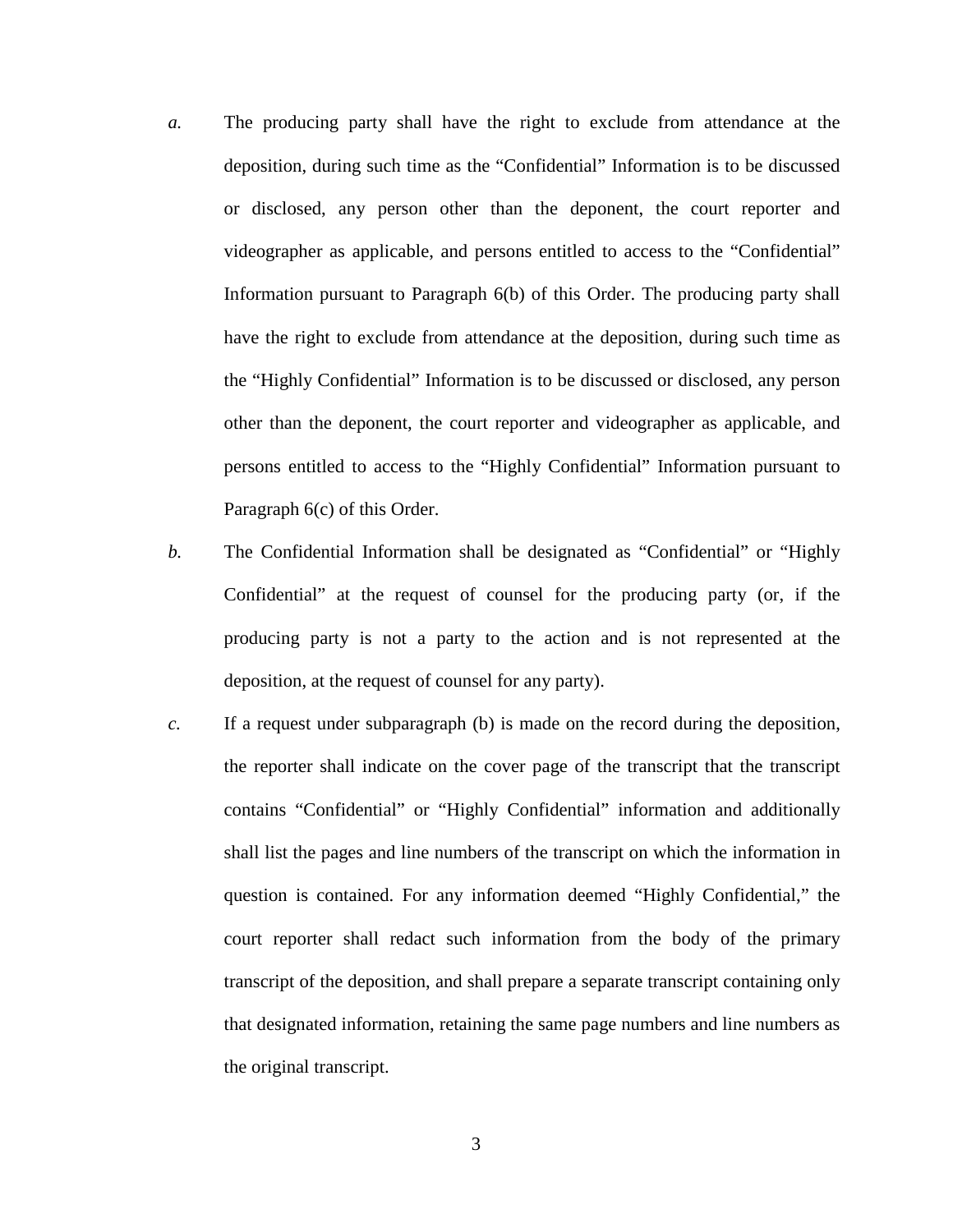- *d.* Alternatively, a request under subparagraph (b) may be made in writing within fourteen (14) days after the requesting counsel receives a copy of the transcript of the deposition. The request shall contain a list of the numbers of the pages and lines of the transcript that are to be designated as containing "Confidential" or "Highly Confidential" information, and specific designations for each item or group of items on the list. The list shall be set forth on one or more separate pieces of paper, the first one of which shall bear the caption of the action and identifying information about the deposition. The requesting counsel shall insert the list before the cover page of the transcript and shall mail, email, or fax copies of the list to counsel for all Parties so that it may be affixed to the face of the transcript and each copy thereof.
- *e.* All information disclosed at a deposition and all information contained in transcripts and/or other recording shall be treated as "Highly Confidential" for a period of fourteen (14) days after the receipt of the transcript and/or other recording to permit adequate time for review of the transcript and/or other recording and notice to other counsel regarding any designation as Confidential Information by a designating party.

## **6. Protection of Confidential and Highly Confidential Material.**

*a. General Protections*. Documents designated Confidential or Highly Confidential under this Order shall not be used or disclosed by the Parties, counsel for the Parties, or any other persons identified in Paragraphs 6(b) or 6(c) for any purpose whatsoever other than to prepare for and to conduct discovery and litigation of this action, including any appeal thereof.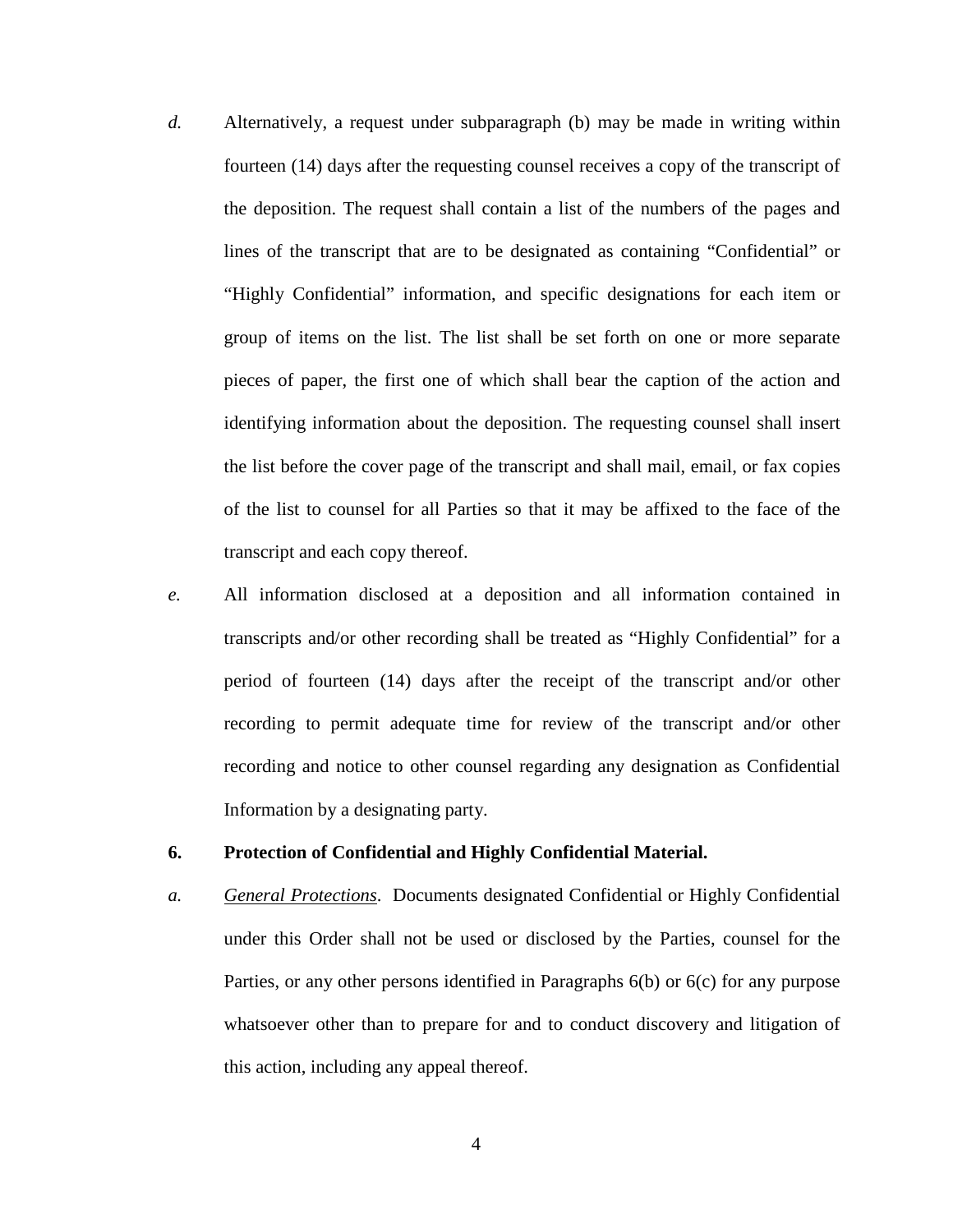- *b. Limited Third-Party Disclosures for Confidential Documents.* The Parties and counsel for the Parties shall not disclose or permit the disclosure of any Confidential documents to any third person or entity. Subject to these requirements, however, the following categories of persons may be allowed to review documents that have been designated Confidential:
	- (i) Counsel. Counsel for the Parties and employees and agents of counsel who have responsibility for the preparation and trial of this action;
	- (ii) Parties. Parties and employees of a Party to this Order who are actively engaged in the litigation on an ongoing basis;
	- (iii) Court Reporters and Recorders. Court reporters and recorders retained for depositions;
	- (iv) Court and Court Personnel. The Court and Court Personnel pursuant to the conditions outlined in Paragraph 8 below;
	- (v) Consultants, Investigators, and Experts. Consultants, investigators, or experts (and their staff) employed by the Parties or counsel for the Parties to assist in the preparation and trial of this action or proceeding, but only after such persons have completed the certification contained in Attachment A; and
	- (vi) Others by Consent. Other persons only by written consent of the Producing Party or upon order of the Court and only on such conditions as may be agreed or ordered. All persons shall execute the certification contained in Attachment A.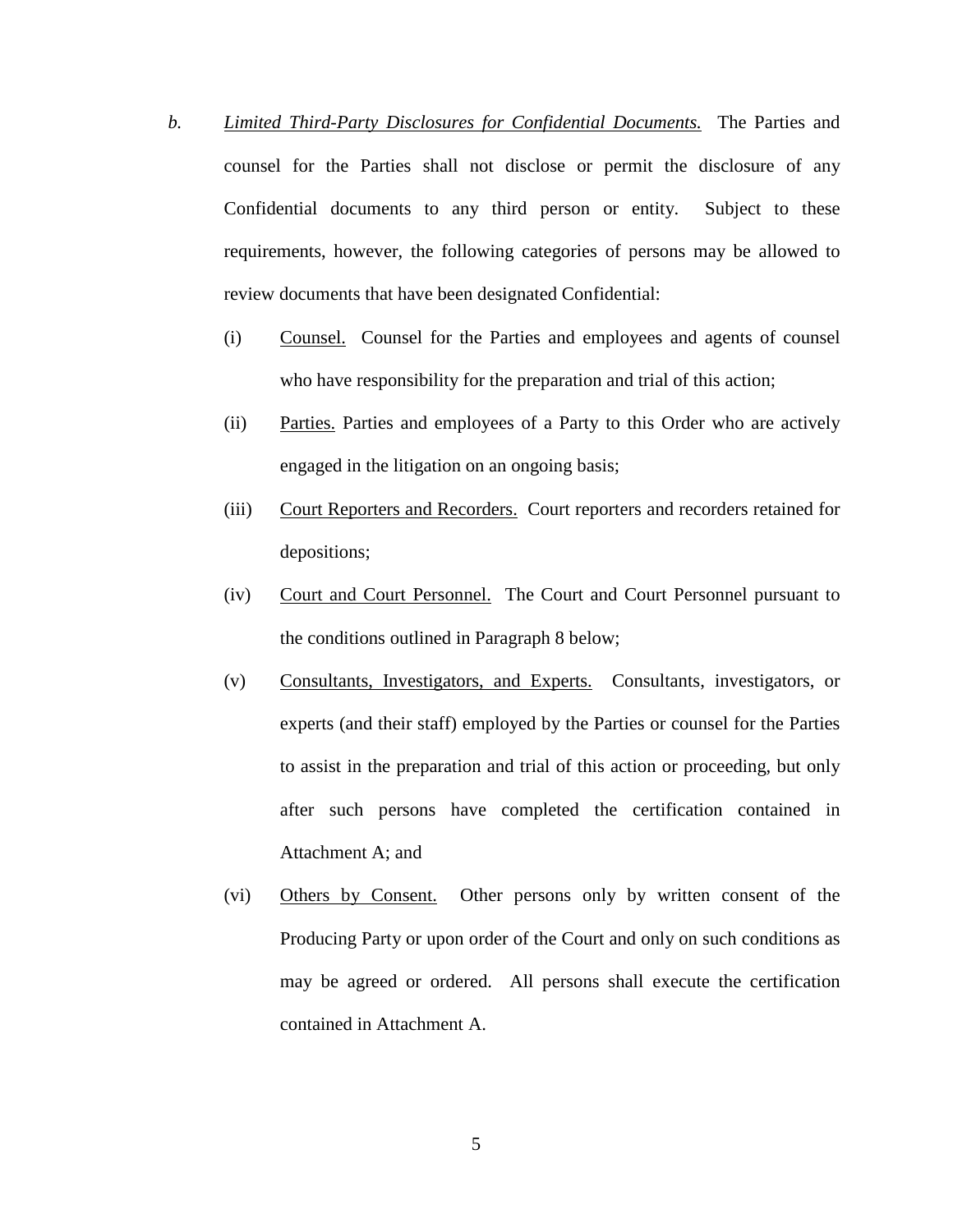- *c. Limited Third-Party Disclosures of Highly Confidential Documents.* The Parties and counsel for the Parties shall not disclose or permit the disclosure of any Highly Confidential documents to any third person or entity. Subject to these requirements, however, the following categories of persons may be allowed to review documents that have been designated Highly Confidential:
	- (i) Counsel. Counsel of record for the Parties in this action and their employees and agents to whom disclosure is reasonably necessary for the conduct of this action. Counsel and their employees shall hold the Highly Confidential documents in confidence and shall not disclose them, directly or indirectly, to any other person not authorized to receive them under this Order, including to any other Parties to this litigation, directly or indirectly;
	- (ii) Consultants/Experts. Any expert or consultant (including their staff) who is directly retained by a Party or its counsel in order to assist in the conduct of this action, but only to the extent that such disclosure is deemed reasonably necessary by the receiving counsel. The expert or consultant may retain Highly Confidential documents only for so long as is reasonably necessary for his or her assistance and participation in this litigation and any appeal hereof;
	- (iii) Court Reporters and Recorders. Court reporters and recorders engaged for deposition; and
	- (iv) Court and Court Personnel. The Court and Court Personnel pursuant to the conditions outlined in Paragraph 8 below.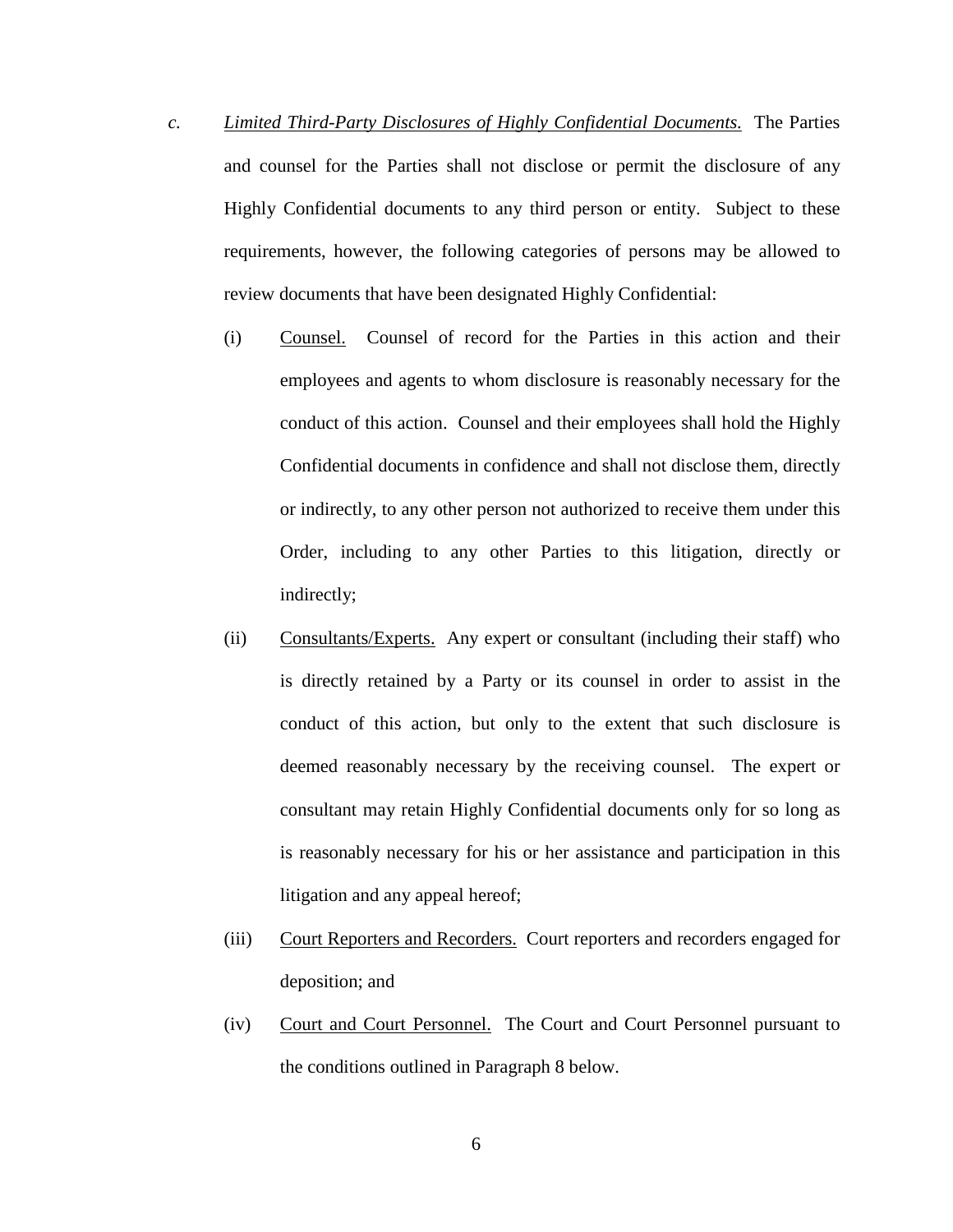- *d. Consent to Protective Order.* With respect to the persons referenced in Paragraphs  $6(b)(v)-(vi)$  and  $6(c)(1)-(iii)$ , prior to the disclosure of any Confidential or Highly Confidential material, the disclosing party shall (1) provide the person with a copy of this Order, and (2) obtain from that person written agreement to be bound by the terms of this Order in the form attached hereto as Attachment A.
- *e. Control of Documents.*Counsel for the Parties shall take reasonable and appropriate measures to prevent unauthorized disclosure of documents designated as Confidential or Highly Confidential pursuant to the terms of this Order. Counsel shall maintain the originals of the Attachment A signed by persons acknowledging their obligations under this Order for a period of 1 year after dismissal of the action, the entry of final judgment, and/or the conclusion of any appeals arising therefrom.
- *f. Copies.* Prior to production to another Party, all copies, electronic images, duplicates, extracts, summaries, or descriptions of documents designated as Confidential or Highly Confidential under this Order, or any individual portion of such a document, shall be affixed with the appropriate designation if the words do not already appear on the copy. All such copies shall thereafter be entitled to the protection of this Order.

**7. Inadvertent Production.** If a Producing Party discovers after the production of discovery material that it has inadvertently failed to designate the material as Confidential or Highly Confidential, it shall give written notice to the receiving party that the material is Confidential or Highly Confidential. Within five (5) business days of the notice, (i) the receiving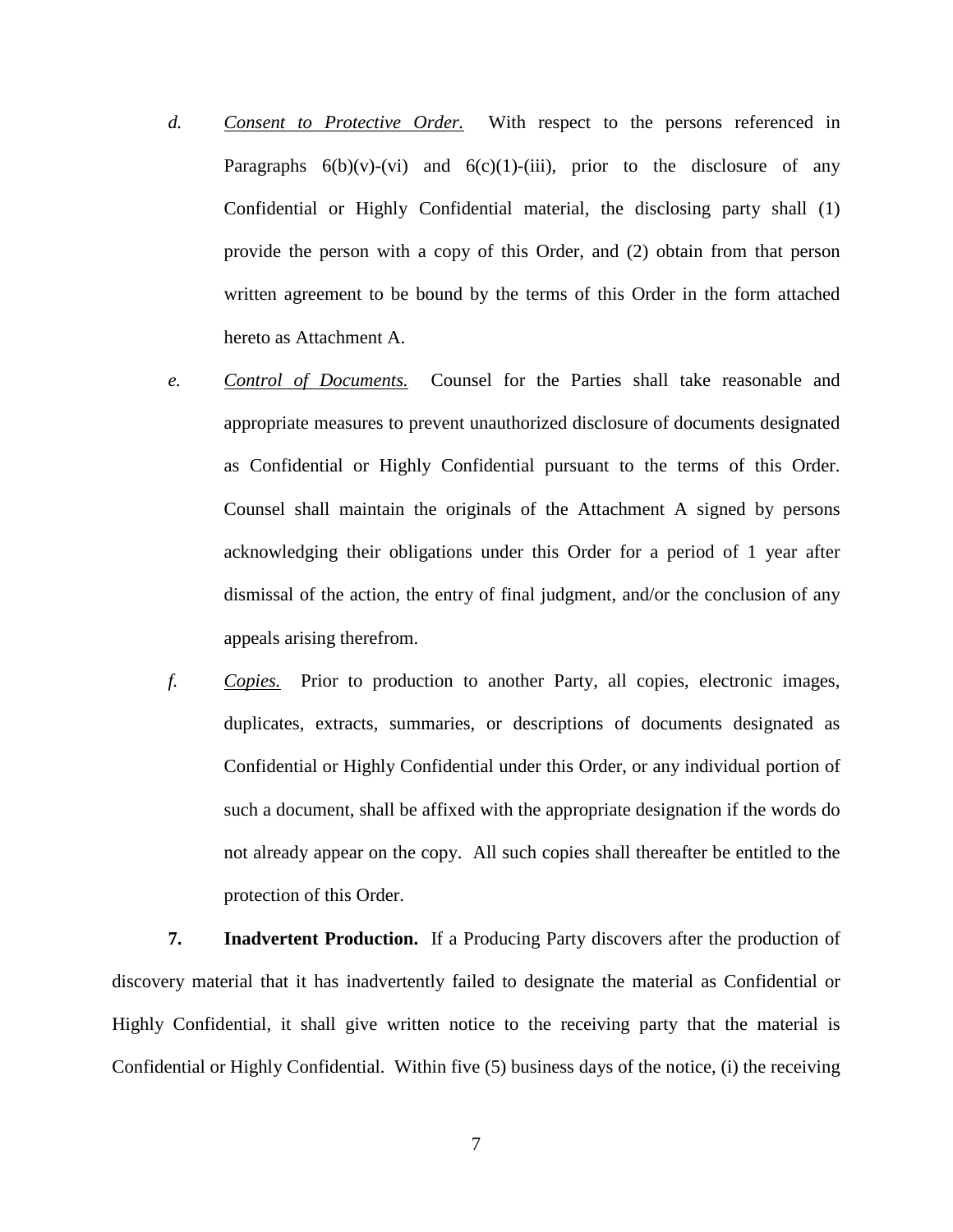party shall, to the extent possible, retrieve all copies of the inadvertently produced discovery material from any person or persons in possession of such copies and return them to the Producing Party; (ii) the Producing Party will simultaneously provide copies of the same discovery material marked with the appropriate designation; and (iii) thereafter the parties shall treat such copies as designated.

- *a.* The information shall not lose its protected status through such production or disclosure if the producing party provides written notice to the receiving party within fourteen (14) days of the discovery of the inadvertent production or disclosure, identifying the document or information in question and the corrected confidential designation for the document or information. Disclosure by the receiving party to unauthorized persons before being notified of the inadvertent disclosure shall not constitute a violation of this Protective Order. Nothing in this Protective Order shall preclude the receiving party from challenging the confidentiality designation of the late-marked material pursuant to the provisions of Paragraph 9 of this Order.
- *b.* Any party who inadvertently discloses information or documents that are privileged or otherwise immune from discovery shall, promptly upon discovery of such inadvertent disclosure, so advise the receiving party and request that the documents or information be returned. The inadvertent disclosure of such information or documents shall not constitute a waiver of any applicable privilege. The receiving party shall return such inadvertently produced documents, including all copies, within fourteen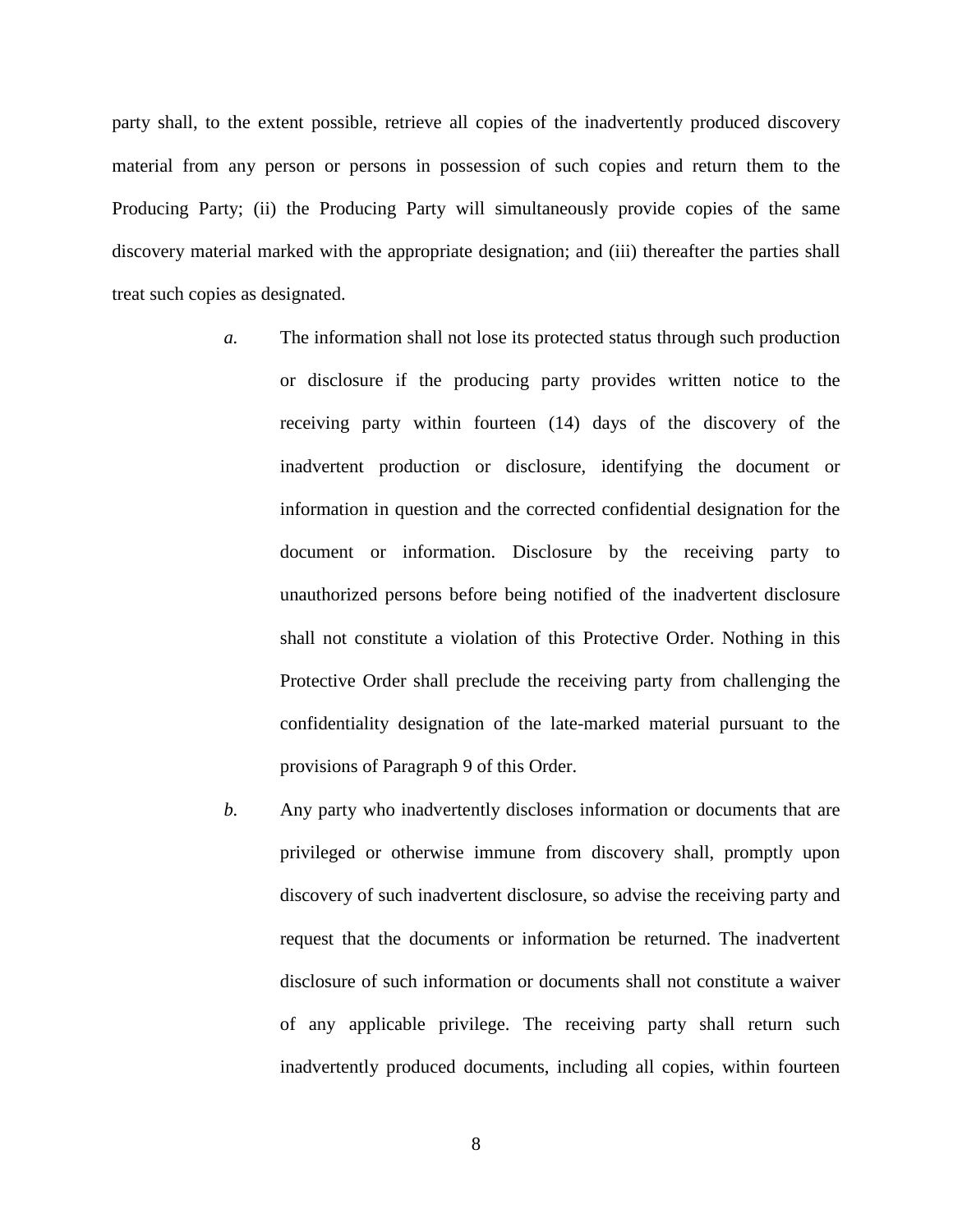(14) days of receiving such a written request or may challenge the assertion of privilege within the fourteen (14) day period. Any notes or summaries referring or relating to any inadvertently produced privileged material shall be destroyed. Pending a motion challenging the privileged designation, the receiving party shall not make any use of the disputed documents. The party returning such inadvertently produced documents may thereafter seek re-production of any such documents pursuant to applicable law.

**8. Filing of Confidential or Highly Confidential Documents Under Seal.** To the extent that a party wishes to attach to a brief, memorandum, or pleading any documents marked as Confidential or Highly Confidential, then, prior to filing, the party must move the Court for permission to file such document under seal.

- *a.* Before any party seeks to file a document marked as Confidential or Highly Confidential under seal with the Clerk, the filing party shall first consult with the Producing Party who originally designated the document to determine whether, with the Producing Party's consent, the document or a redacted version of the document may be filed with the Court not under seal.
- *b.* Where agreement is not possible or adequate, a party seeking to file a document under seal shall follow the procedures outlined in Local Rule 5.2.1 and this Court's Preliminary Pretrial Order (entered June 22, 2016) [Doc. 39].
- *c.* To the extent that it is necessary for a Party to discuss the contents of any Confidential or Highly Confidential information in a written filing with the Court, then such portion of the filing may be filed under seal with leave of Court. In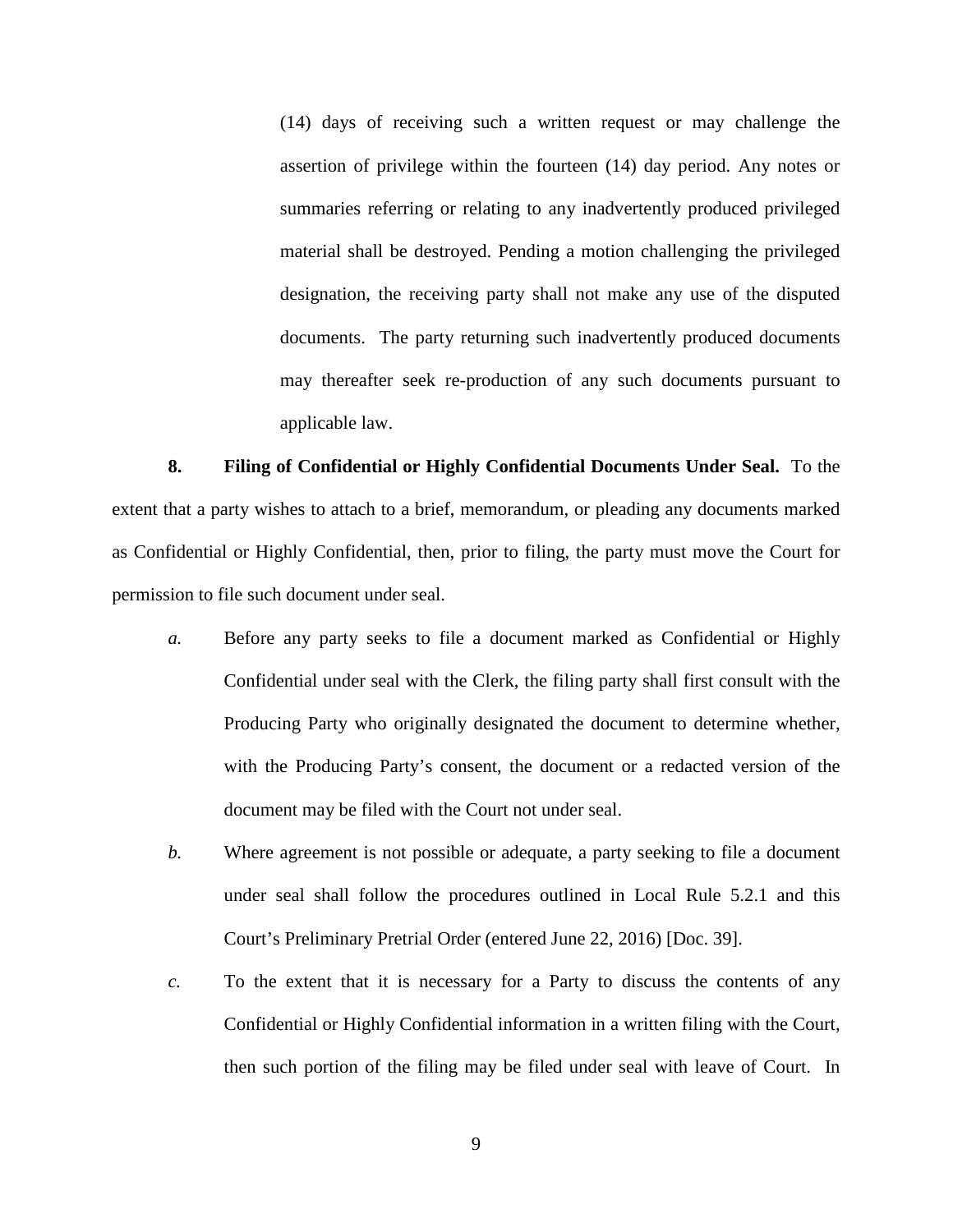such circumstances, counsel shall prepare two versions of the filing, a public and a confidential version. The public version shall contain a redaction of references to Confidential or Highly Confidential information. The confidential version shall be a full and complete version of the filing and shall be filed with the Clerk under seal as above. A copy of the unredacted filing also shall be delivered to the Court's chambers.

- *d.* To the extent the Court grants permission to file a document under seal, that particular exhibit shall be filed under seal without disclosing the contents of any Confidential or Highly Confidential information in the body of the brief, memorandum, or pleading.
- *e.* If the Court or a particular judicial officer develops an alternative method for the electronic filing of documents under seal, then the parties shall follow the alternative method and shall not file any documents or pleadings manually with the Clerk.

#### **9. Challenges by a Party to Designation as Confidential or Highly Confidential.**

If any party to the action disagrees with the designation of a document or information produced, that party shall provide to the producing party written notice of its disagreement at any time. Within ten (10) business days of receipt of such written notice, the designating party shall either remove or reduce the designation, or respond that it has reviewed the matter and continues to maintain the designation in good faith. The Parties shall first try to dispose of such dispute in good faith on an informal basis.

*a.* The Parties are strongly encouraged to agree on "declassification" or "downgrading" of redacted copies of particular documents or to agree that certain

10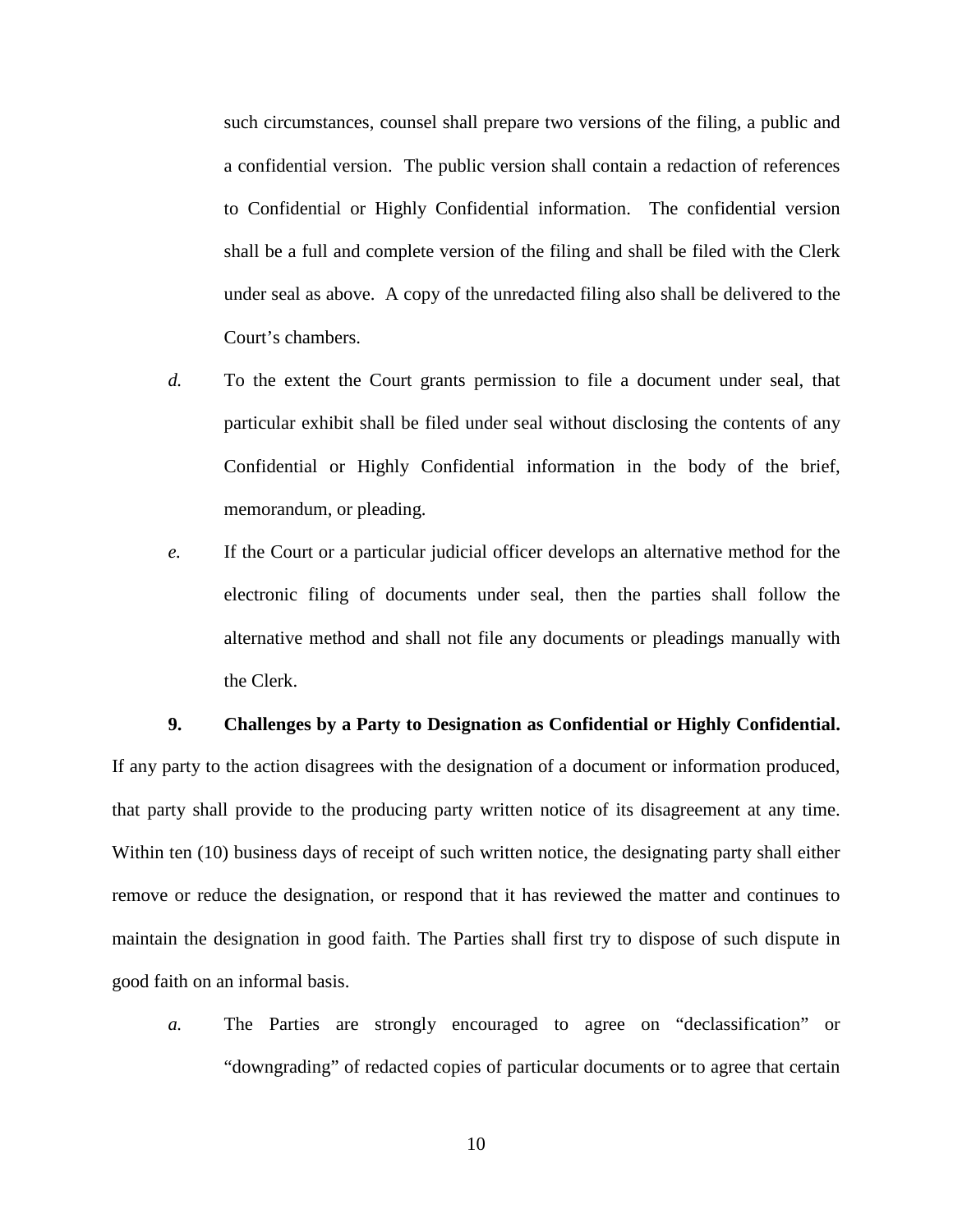specified persons may be given access to particular protected information. If agreement is reached confirming or waiving the Confidential or Highly Confidential designation as to any documents subject to the objection, the Producing Party shall serve on all Parties a notice specifying the documents and the nature of the agreement.

*b.* If the dispute cannot be resolved, the party challenging the designation may request appropriate relief from the Court. The burden of proving that the information has been properly designated as protected is on the party making such designation, except that a party claiming that information designated by the other as confidential is in the public domain shall have the burden of proving such public knowledge. The information shall retain the designation made by the producing party unless and until the Court orders modification or removal of any designation, and any party violating such a designation will be liable for violation of this Order (even if the Court subsequently finds that the designation was improper).

**10. Action by the Court.** Applications to the Court for an order relating to any documents designated Confidential or Highly Confidential shall be by motion, unless the parties agree jointly to raise the issue initially with the Court informally. Notwithstanding Local Rule 7.2(a)(2), with respect to any motion filed under this section, the Parties hereby consent to an expedited briefing schedule as follows: Any memorandum in opposition shall be served within fourteen (14) days from the date of service set forth in the certificate of service attached to the Motion and a reply memorandum may be served within seven (7) days after the date of service of the memorandum in opposition. Nothing in this Order or any action or agreement of a Party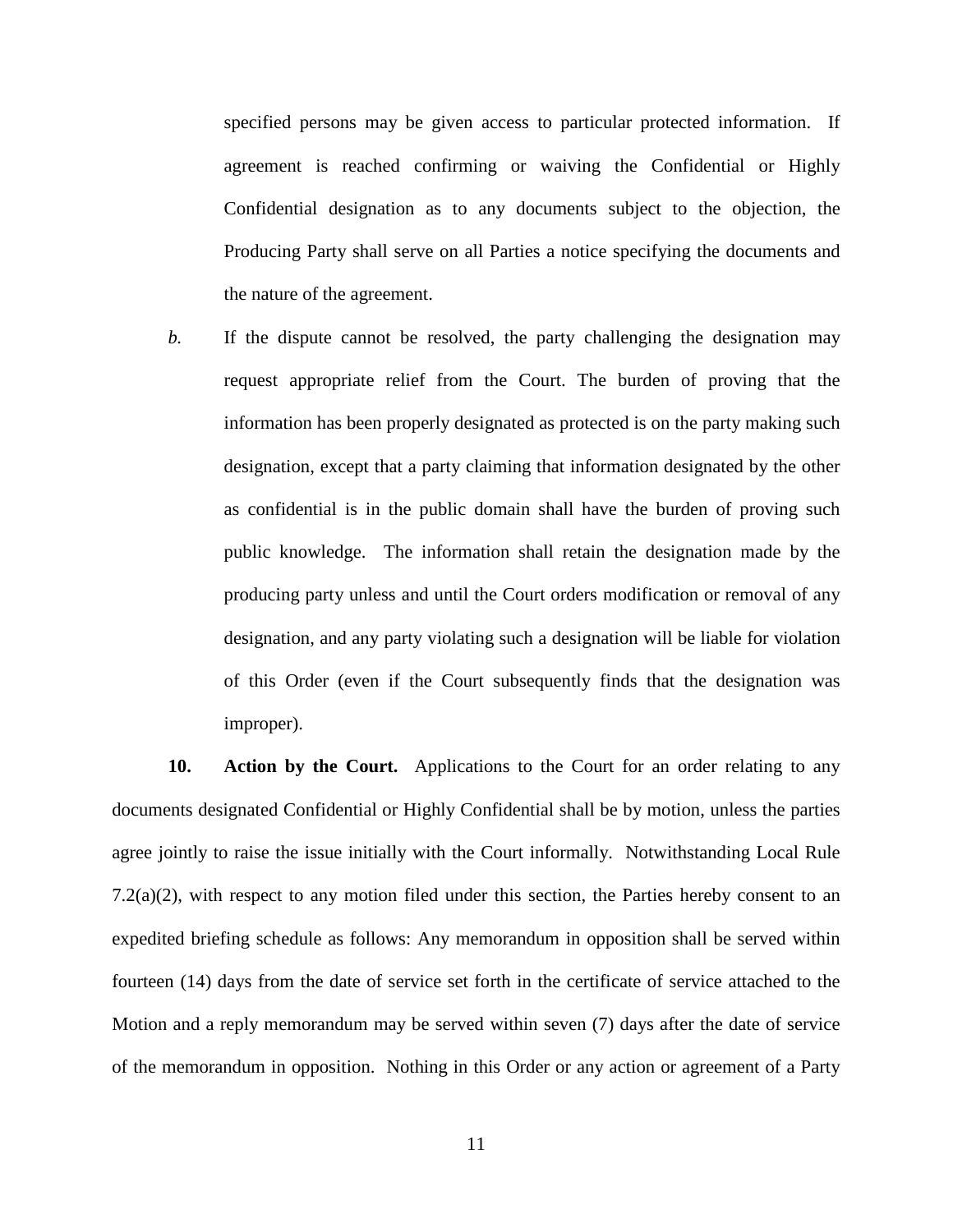under this Order limits the Court's power to make any orders that may be appropriate with respect to the use and disclosure of any documents produced or used in discovery or at trial.

**11. Use of Confidential Documents or Information at Trial.** All trials are open to the public. Absent order of the Court, there will be no restrictions on the use of any document that may be introduced by any party during the trial. Unless offered to rebut testimony of another witness or to refresh a witness's recollection, if a party intends to present at trial Confidential or Highly Confidential documents or information derived therefrom, such Party shall provide advance notice to the Court and the other Parties and affected producing Parties at least five (5) days before the commencement of trial by identifying the documents or information at issue as specifically as possible (*i.e*., by Bates number, page range, deposition transcript lines, etc.) without divulging the actual Confidential or Highly Confidential documents or information. The Court may thereafter make such orders as are necessary to govern the use of such documents or information at trial.

### **12. Obligations on Conclusion of Litigation.**

- *a. Order Remains in Effect.* Unless otherwise agreed or ordered, this Order shall remain in force after dismissal or entry of final judgment not subject to further appeal.
- *b. Return of Confidential or Highly Confidential Documents.* Within thirty (30) days after dismissal or entry of final judgment not subject to further appeal, all documents treated as Confidential or Highly Confidential under this Order, including copies as defined in Paragraph 6(e), shall be returned to the Producing Party unless: (1) the document has been offered into evidence or filed without restriction as to disclosure; (2) the Parties agree to destruction in lieu of return; or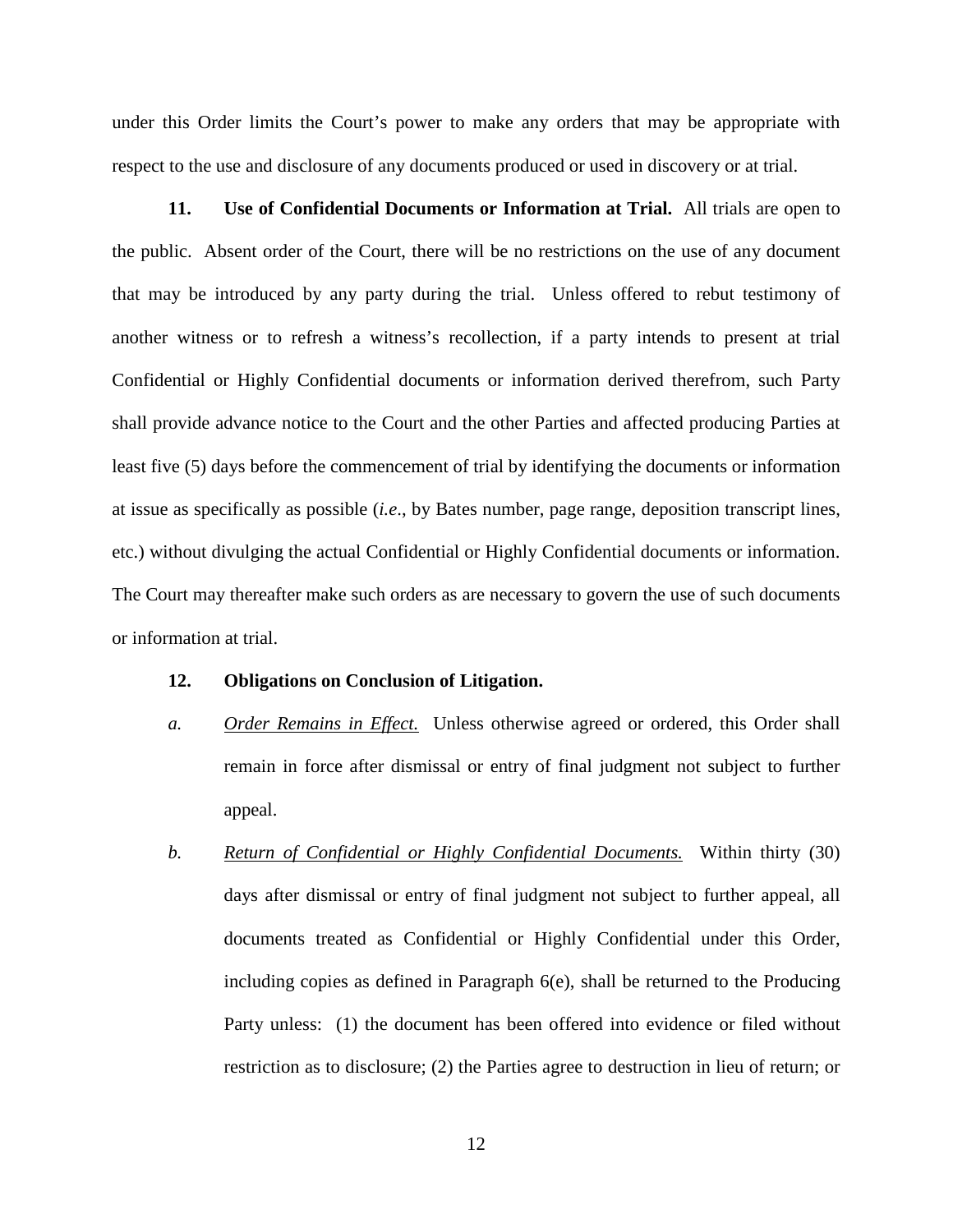(3) as to documents bearing the notations, summations, or other mental impressions of the receiving party, that Party elects to destroy the documents and certifies to the Producing Party that it has done so. Notwithstanding the above requirements to return or destroy documents, counsel may retain a complete copy of all pleadings and motions filed in the litigation as well as a complete copy of all materials marked as exhibits at any trial, hearing, or deposition in the litigation, even if the exhibit was not ultimately admitted into evidence. Counsel may also retain all attorney work product, including an index that refers or relates to information designated Confidential or Highly Confidential, so long as that work product does not duplicate verbatim substantial portions of the text or images of confidential documents. This work product shall continue to be Confidential or Highly Confidential under this Order. An attorney may use his or her work product in a subsequent litigation provided that its use does not disclose or use Confidential or Highly Confidential documents or information.

### **13. Third-Party Requests**.

*a. Notification to Producing Party*. If information designated Confidential or Highly Confidential in the possession of any receiving party is subpoenaed by any court, administrative or legislative body, or any other person purporting to have authority to subpoena such information, or is the subject of any discovery request under Rules 30-36 of the Federal Rules of Civil Procedure or any comparable rule of court or of any adjudicative body (such subpoena or discovery request collectively referred to as a "Third-Party Request"), the party to whom the Third-Party Request is directed will not produce such information without first giving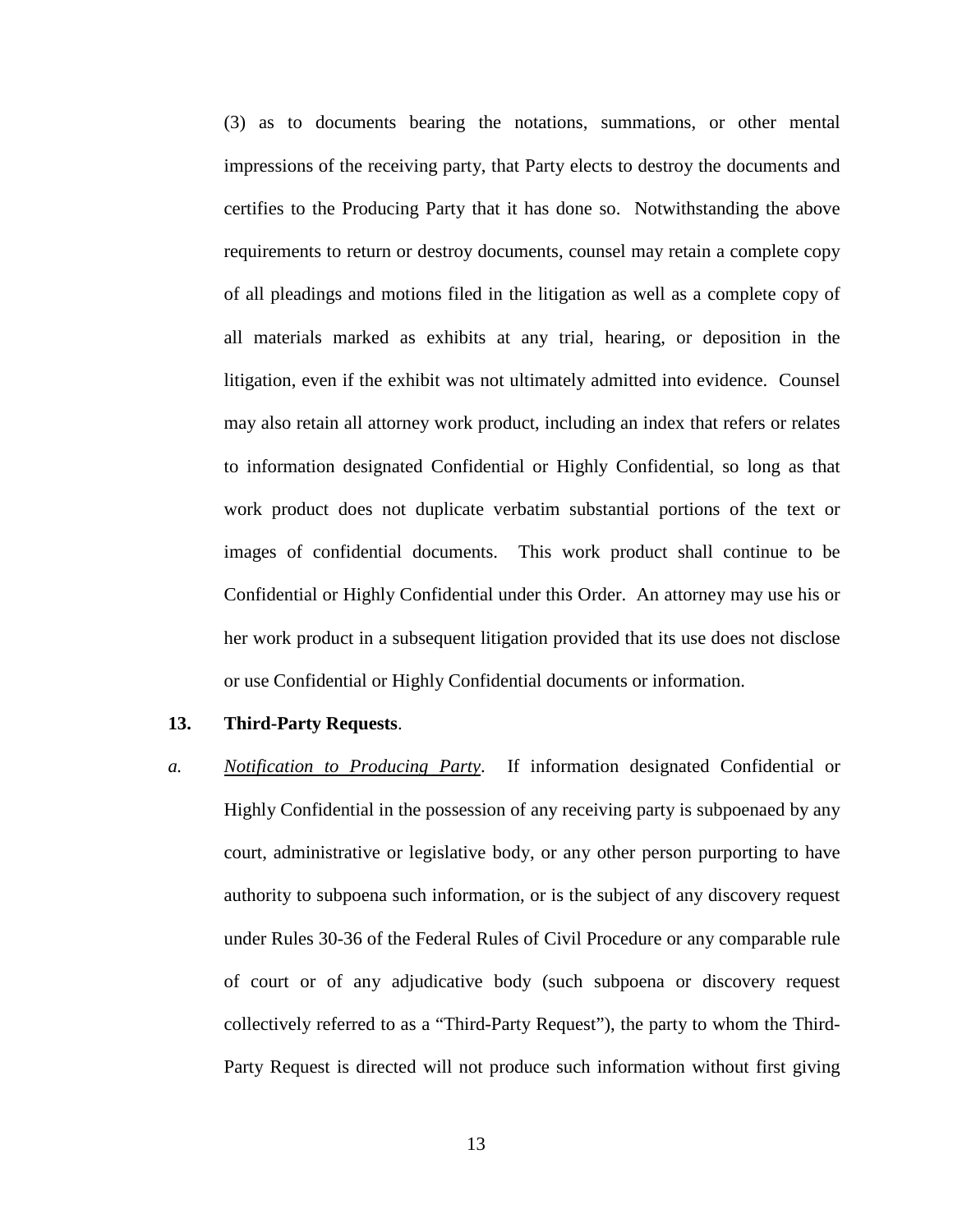prompt written notice (including a copy of the Third-Party Request) to the attorneys of record for the producing party.

- *b. Notification to Third-Party of Protective Order*. The party receiving the Third-Party Request must also promptly inform in writing the party who caused the Third-Party Request to issue in the other litigation or proceeding that some or all the material covered by the Third-Party Request is subject to this Protective Order. The party receiving the Third-Party Request must deliver a copy of this Protective Order promptly to the party in the other action that caused the Third-Party Request to issue.
- *c. Cooperation with Producing Party*. The receiving party agrees to cooperate with the producing party to extend this Protective Order to the Third-Party requesting the Confidential or Highly Confidential information, including but not limited to joining with the producing party in a motion to compel the Third-Party to join in this Protective Order pursuant to Paragraph 6(d).

**14. Order Subject to Modification.** This Order shall be subject to modification by the Court on its own motion or on motion of a Party or any other person with standing concerning the subject matter. Further, this Order may be amended to include other parties as they are joined to the action.

**15. No Prior Judicial Determination.** This Order is entered based on the representations and agreements of the Parties and for the purpose of facilitating discovery. Nothing herein shall be construed or presented as a judicial determination that any documents or information designated Confidential or Highly Confidential by counsel or the Parties is subject to